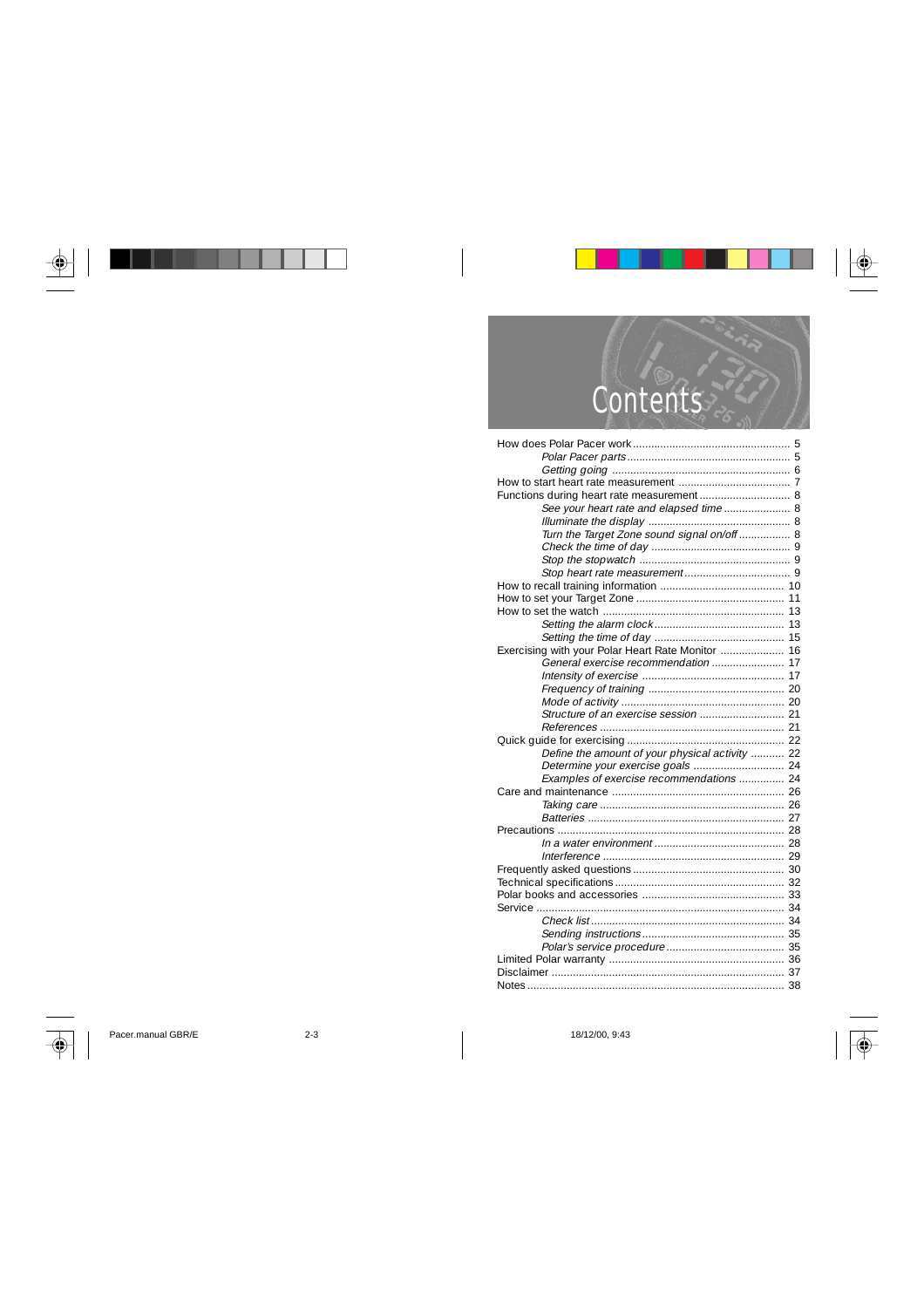**Congratulations on purchasing the Polar Pacer Heart Rate Monitor. We are proud to assist you in achieving your personal fitness goals.**

**This guide will provide you with the basic information on how to exercise with your Polar Heart Rate Monitor and how to get the best benefit of its functions.**

 **Wirelessly and continuously yours,**



### **VISUAL CUES TO READ THIS GUIDE**

Indicates a tip to do things faster.

Indicates important issues. Please, pay attention!

Indicates a useful tip. It is good to know these things.

See also

#### **IMPORTANT TO REMEMBER!**

- Adjust the strap length snug enough and wet the transmitter electrodes to ensure flawless heart rate measurement.
- Do not bend or stretch the transmitter.
- Do not operate the buttons of the wrist receiver under water.
- Wash and dry your transmitter regularly after use.
- Do not store your Polar Heart Rate Monitor wet.
- Store it in a dry and cool place.
- Keep the Polar Heart Rate Monitor out of extreme cold and heat.







#### **POLAR PACER PARTS**

Your Polar Pacer consists of three parts:

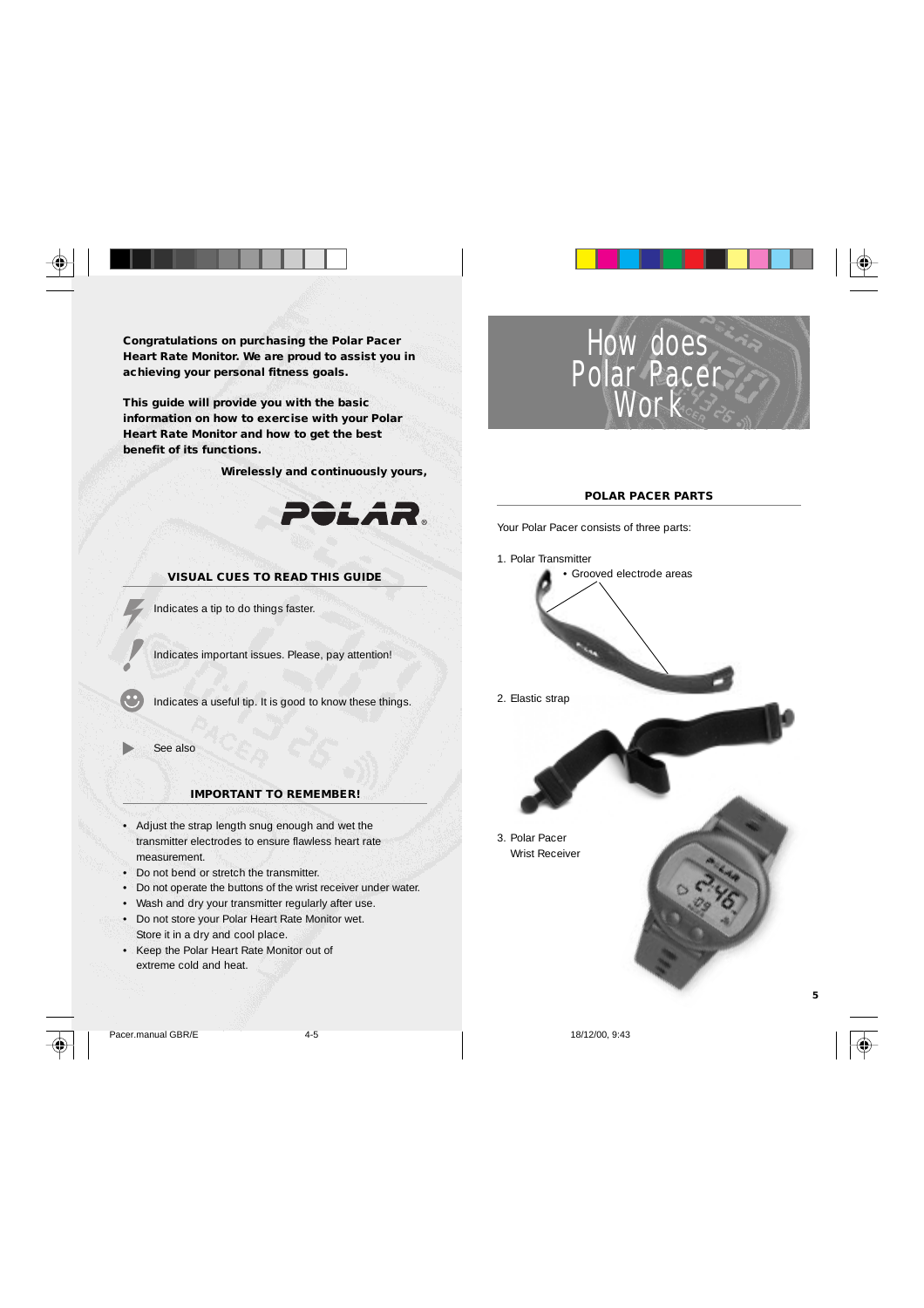

#### **GETTING GOING**

- 1. Attach the Polar Transmitter to the elastic strap.
- 2. Adjust the strap length to fit snugly and comfortably.
- 3. Secure the strap around your chest, below the chest muscles. Lock the buckle. Check that the Polar logo is in a central upright position.
- 4. Pull the Transmitter off your chest and wet the grooved electrode areas on the back of it.
- 5. Check that the wet electrode areas are firmly against your skin.
- 6. Wear the Wrist Receiver as you would wear an ordinary watch.

Alternatively, if you go biking, you may attach the Wrist Receiver to a Polar Bike Mount. **Polar Products** Keep the Wrist Receiver within the transmission range (1 metre / 3 feet).



It is recommended that you wear the Transmitter against your bare skin to ensure flawless operation. However, if you wish to wear the Transmitter over a shirt, moisten the shirt well under the electrodes.

It is important that the electrodes are wet during exercise. After exercising to preserve the electrodes and battery life:

- 1. Wash the Transmitter carefully with a mild soap water solution.
- 2. Rinse it with pure water.
- 3. Dry the Transmitter carefully.



Pacer.manual GBR/E 6-7 6-7 18/12/00, 9:43



- 1. Wear the Transmitter and the Wrist Receiver as described previously.
- 2. Begin with the display showing time of day.
- 3. To start, choose from the following alternatives:

**One touch start:** In the Time mode press and hold the right button of the Receiver for 1 second.

**Quick start:** In the Time mode, bring the Polar logo of the Receiver to the Transmitter's Polar logo and wait for a beep signal.

Heart rate measurement commences and heart symbol starts flashing. Stopwatch starts running

in the lower line of the display. Your heart rate (in beats per minute) appears in the display in approximately 5 seconds.

4. You can now start exercising with your Polar Pacer.

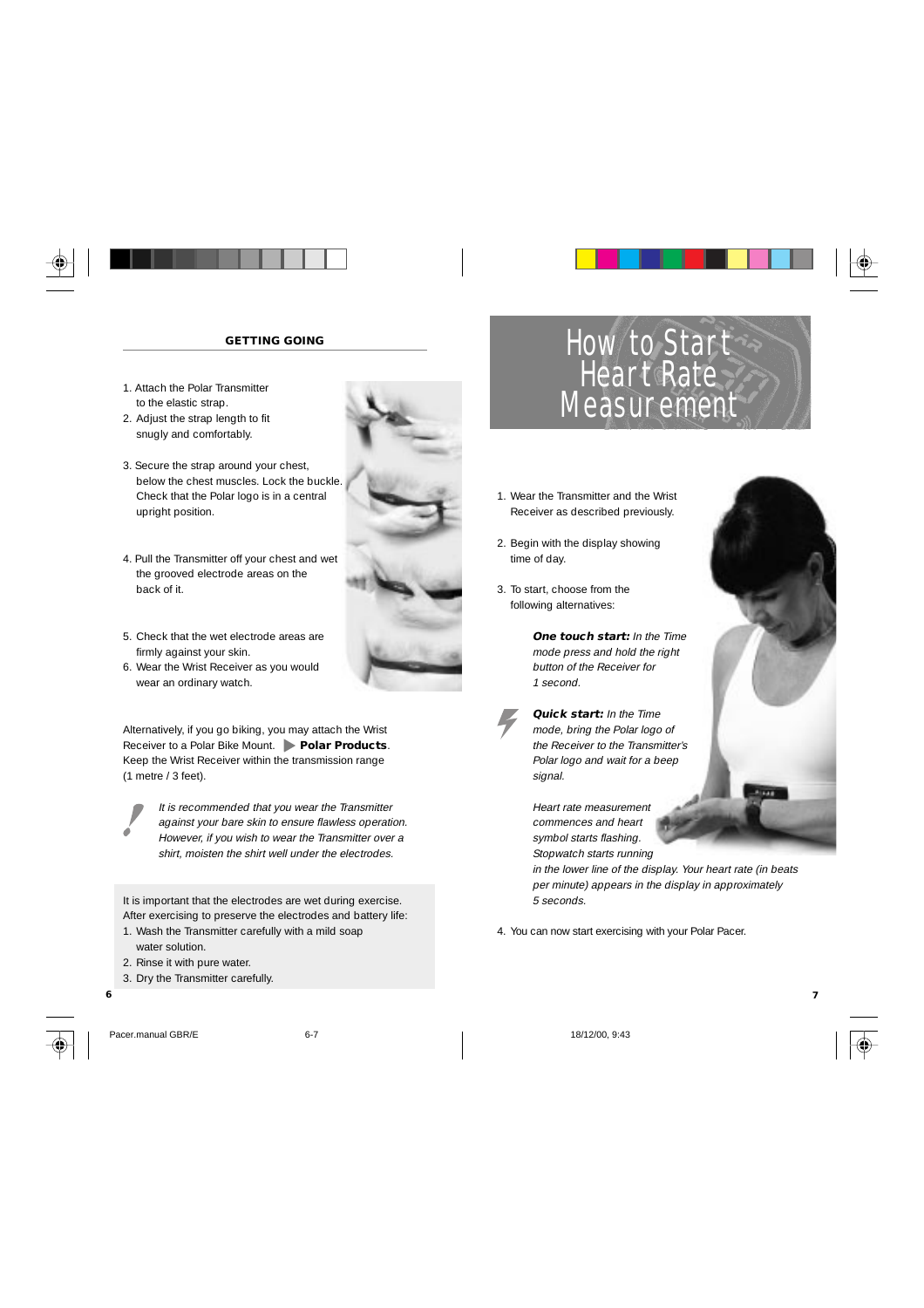

#### **SEE YOUR HEART RATE AND ELAPSED TIME**

- 1. You can see your heart rate in beats per minute. A flashing heart symbol indicates an ongoing heart rate measurement. The inner heart symbol flashes at the pace of your heart.
- 2. The total exercising time runs in the lower line of the display.
- 3. Bars will appear in the left side of the display, one bar after every ten minutes spent in the Target Zone.
- 4. You can hear a beep after every 30 minutes of exercise in the Target Zone.

#### **ILLUMINATE THE DISPLAY**

Press the right button briefly. Backlight is activated for a few seconds.

#### **TURN THE TARGET ZONE SOUND SIGNAL ON/OFF**

When the Target Zone sound symbol appears in the display, you will hear an alarm sound with each heart beat if you go above the Upper Limit or below the Lower Limit of your Target Zone. Press and hold the right button to turn the Target Zone sound signal on or off.

sound signal is on



Pacer.manual GBR/E 8-9 18/12/00, 9:43



Also a flashing heart rate reading informs you of being outside your Target Zone.

#### **CHECK THE TIME OF DAY**

Whilst exercising you don't have to press any button to check the time of day momentarily. Just bring the Wrist Receiver near the Transmitter's Polar logo.

> The time of day and backlight will be on for a few seconds.

#### **STOP THE STOPWATCH**

The total elapsed time is running in the lower line of the display.

- 1. Press the left button shortly. The stopwatch stops.
- 2. Press the left button shortly again. The stopwatch continues running.



You may need this function if you have to stop your exercise momentarily e.g. in traffic lights.

#### **STOP HEART RATE MEASUREMENT**

- 1. Press and hold the left button to stop heart rate
	- measurement. Heart rate measurement stops. Time spent in the Target Zone appears in the upper line of the display.

Total exercising time appears in the lower line of the display.

2. Press the left button briefly. Time of day appears in the display.

In case you forget to stop the heart rate measurement when ending your exercise session and taking off the Transmitter, the Wrist Receiver turns itself into Time mode if no heart rate signal is received for 5 minutes.

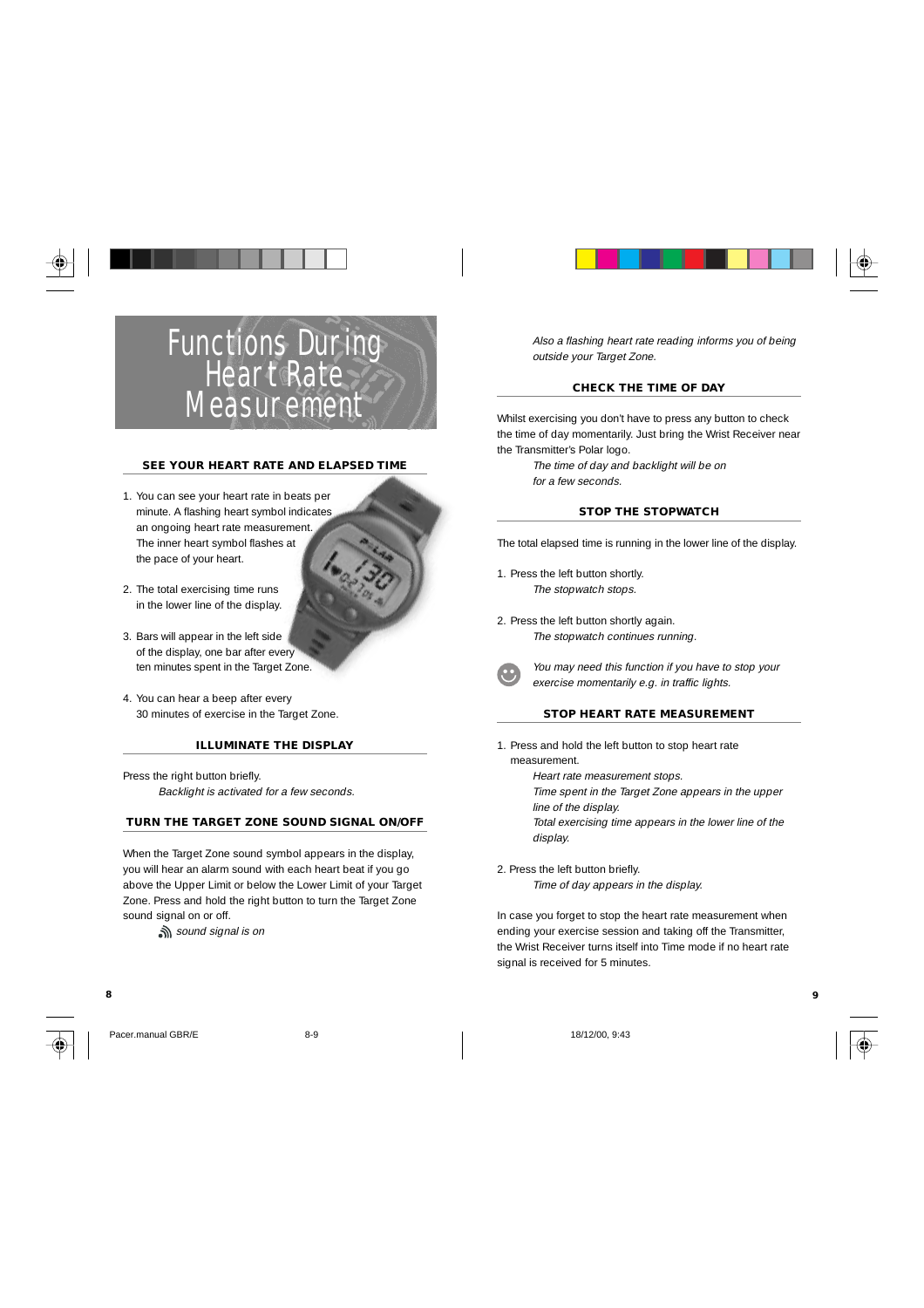

Polar Pacer provides you the following information of your last training session:

- Time spent in the Target Zone
- Total exercising time
- 1. When you stop heart rate measurement you will have the training information displayed.
- 2. To review the last training information start in the Time mode. Press the left button three times. Time spent in the Target Zone appears in the upper line of the display. Total exercising time appears in the lower line of the display.
- 3. To return to the Time mode, press the left button once.

Your last training information is in the memory of Polar Pacer until the next time you measure heart rate. When you start heart rate measurement again, your previous training information will be replaced by the new one. Polar Pacer saves only one training file at a time.



1. Begin with the display showing time of day.

- 2. Press the left button to enter the Target Zone setting mode. The Upper Limit reading appears flashing in the display. The upper bar, indicating the Upper Limit, appears in the upper left corner of the display.
- 3. Press the right button to set the Upper Limit value of your personal Target Zone.

The numbers will increase in 5 beat increments.

- The digits run faster if you press and hold the right button. Release the button at the desired value.
- 4. Press the left button to lock your selection. The Lower Limit reading appears flashing in the display. The lower bar, indicating the Lower Limit, appears in the lower left corner of the display.
- 5. Press the right button to select the correct value for the Lower Limit. The value for the Lower Limit starts to increase in 5 beats increments.
- 6. Press the left button to lock your selection. Your last training information appears in the display.

Pacer.manual GBR/E 10-11 10-11 18/12/00, 9:43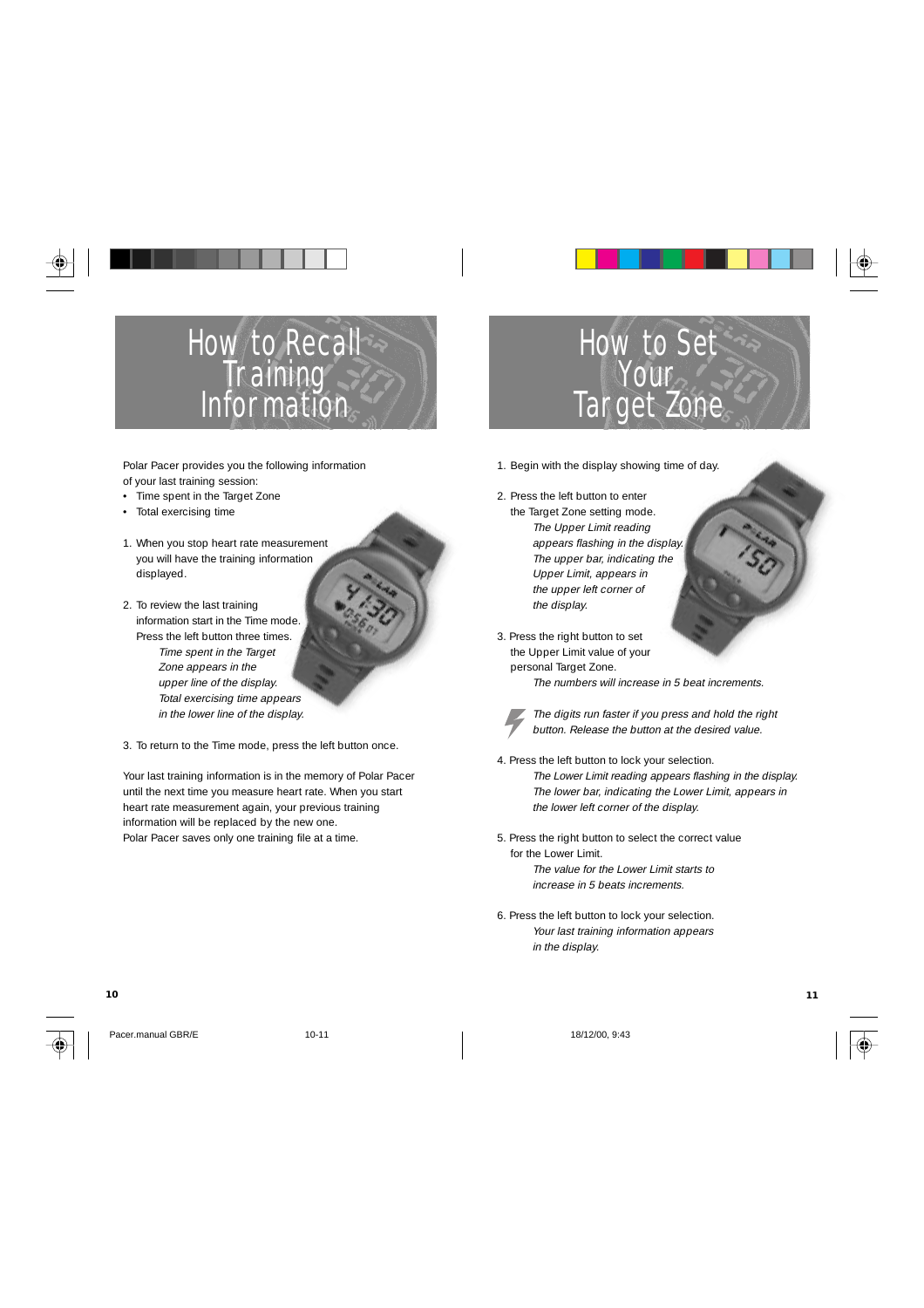7. Press the left button to return to the Time mode.

The Upper Limit cannot be set below the Lower Limit. When the Lower Limit value reaches the Upper Limit value, the Lower Limit will be reset to 15, the lowest possible setting.

> It may be necessary to reduce the Lower Limit value first and then return to set the Upper Limit.

To return to the Time mode at any point in the setting procedure, press both buttons simultaneously.



Polar Pacer has two watch functions: alarm clock and time of day. In the setting functions you have first the alarm clock function and thereafter the time of day function.

Start the watch settings by pressing both buttons simultaneously in the Time mode. In case you do not want to set the alarm clock, you can skip to the time of day settings by pressing the left button five times.

To return to the Time mode at any point in the watch setting procedure, and to interrupt the watch settings, press both buttons simultaneously.

You can distinguish the mode you are in from the display:

- The heart symbol will be displayed in the Time mode but not in the setting modes.
- The alarm clock function displays no seconds whereas the time of day function includes the seconds.

### **SETTING THE ALARM CLOCK**

- 1. With display showing time of day, press both buttons simultaneously. Alarm signal symbol starts flashing.
- 2. Press the right button to set the alarm clock on/off.
- 3. Press the left button to lock your selection. AM/PM starts flashing.
- 4. Press the right button to select AM or PM for the alarm clock time. AM = before 12 o'clock, PM = after 12 o'clock.

**12 13**



Pacer.manual GBR/E 12-13 18/12/00, 9:43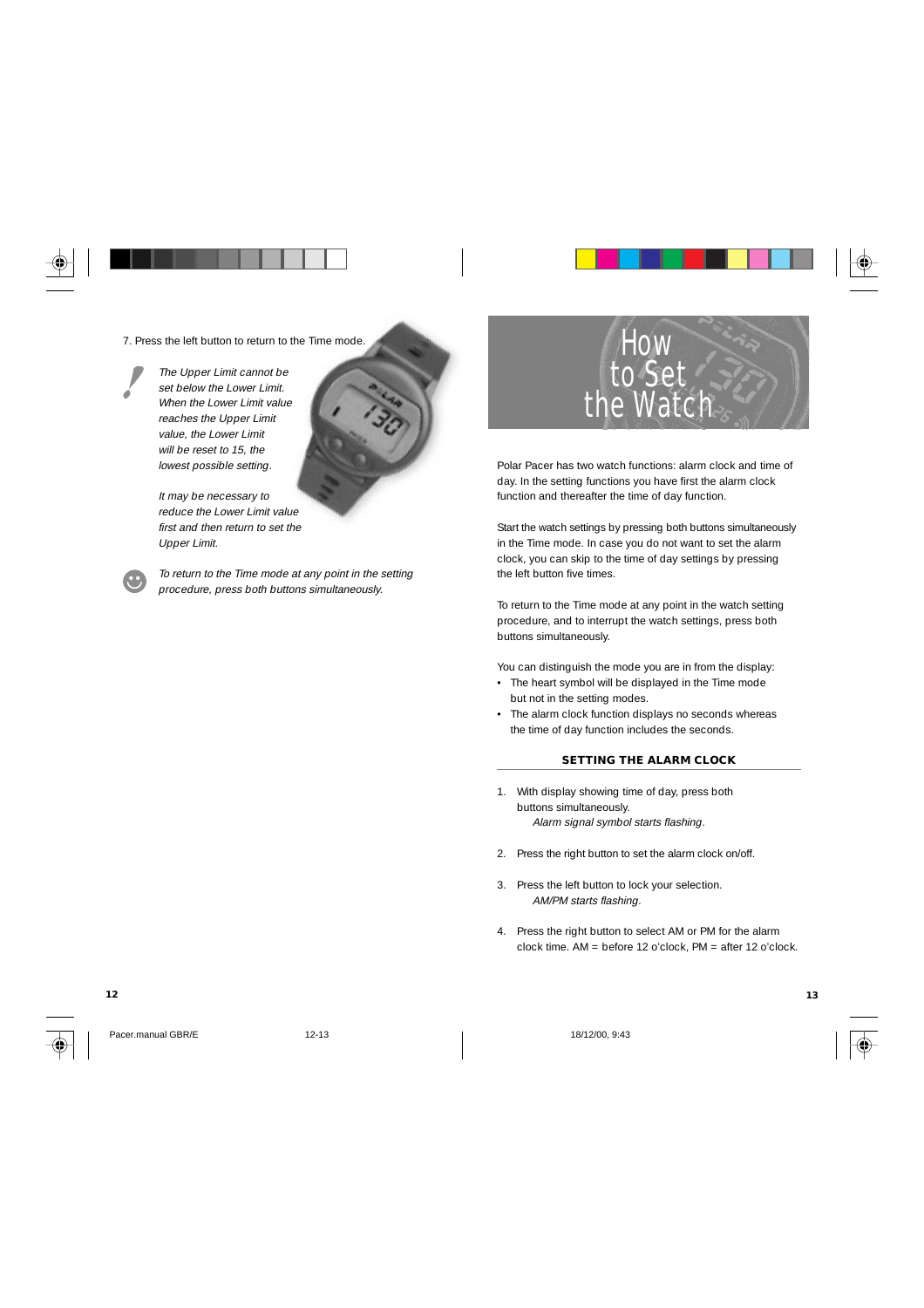- 5. Press the left button to lock your selection. The first digits representing the hours start flashing.
- 6. Press the right button to select the desired hour.



The digits run faster if you press and hold the right button. Release the button at the desired value.

- 7. Press the left button to lock your selection. The digit representing the tens of minutes starts flashing.
- 8. Press the right button to select the desired tens of minutes.



**Right Button:** SELECT

- 9. Press the left button to lock your selection. The digit representing the minutes starts flashing.
- 10. Press the right button to select the desired minutes.
- 11. Press the left button to lock your selection. You enter the time of day setting mode. AM/PM starts flashing.
- 12. To return to the Time mode, press both buttons simultaneously. To set the time of day continue from Setting time of day, step 3.



When the alarm comes on it will sound for one minute. You can turn the alarm off by pressing any of the two buttons.





Pacer.manual GBR/E 14-15 18/12/00, 9:43



#### **SETTING THE TIME OF DAY**

- 1. In the Time mode, press both buttons simultaneously. You enter the alarm clock setting mode. Alarm symbol starts flashing.
- 2. Press the left button five times to skip the alarm clock setting. AM/PM for time of day is flashing.
- 3. Press the right button to select AM or PM for the time of day.
- 4. Press the left button to lock your selection. The first digits representing the hours start flashing.
- 5. Press the right button to select the desired hour.



The digits run faster if you press and hold the right button. Release the button at the desired value.

- 6. Press the left button to lock your selection. The digit representing the tens of minutes starts flashing.
- 7. Press the right button to select the desired tens of minutes.
- 8. Press the left button to lock your selection. The digit representing the minutes starts flashing.
- 9. Press the right button to select the desired minutes.
- 10. To lock your selection and to restart the seconds press the left button. You will then return to the Time mode. Alternatively, to return to the Time mode without restarting the seconds press both buttons simultaneously.



You may also use Polar Pacer as an ordinary watch without a Transmitter.



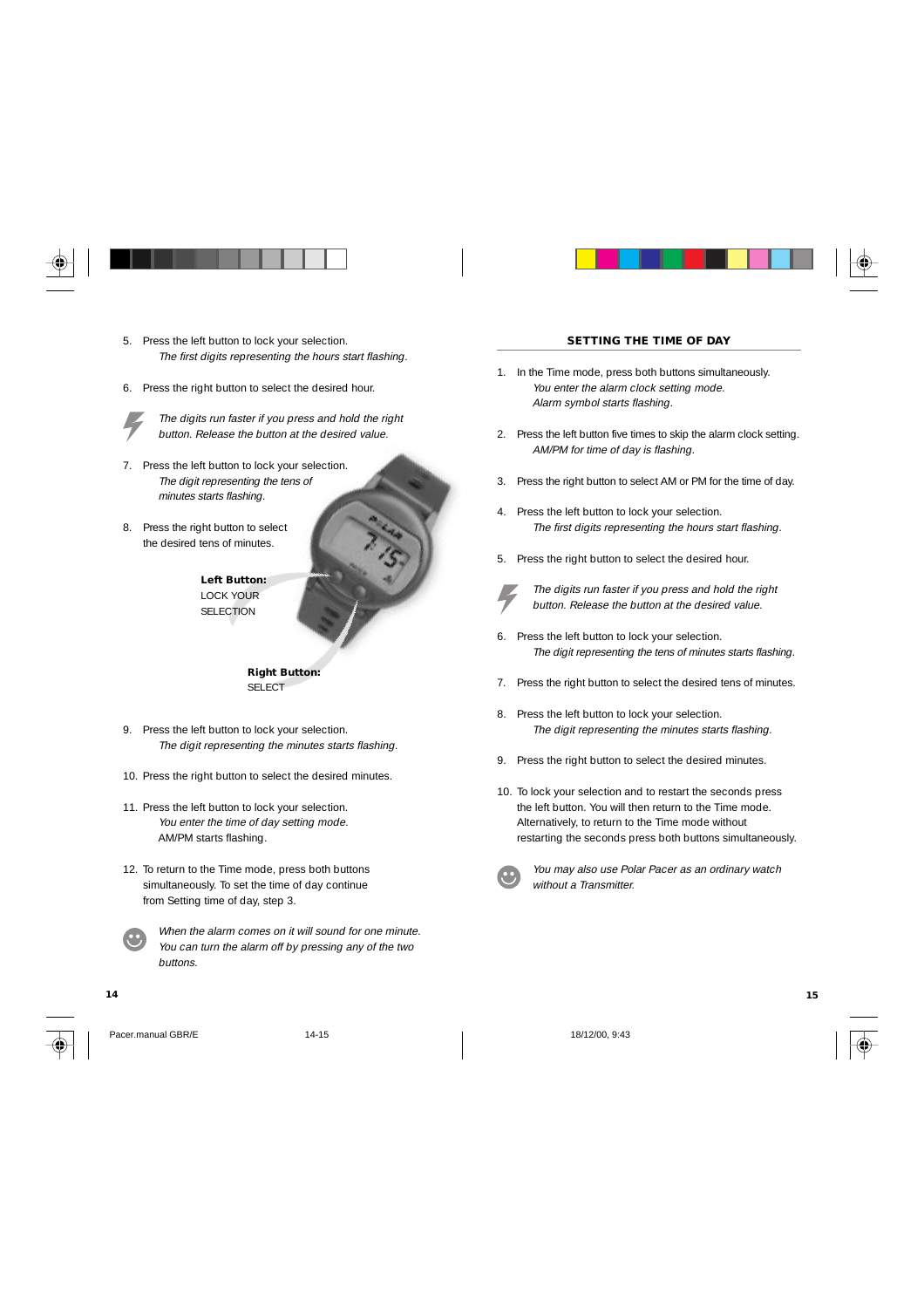## Exercising with Your Polar Heart Rate **Monitor**

Regular exercise helps you to sustain and improve your health and fitness, as well as feel better. Exercising has also other great benefits, you can reduce stress, learn to know your body's reactions and optimise your training time. Whether you are about to start a regular exercise program or you already do sports training, a Polar Heart Rate Monitor will help you to achieve your personal fitness goals in less time, with greater safety.

The effect of your exercise program depends on four factors:

- Intensity of exercise
- Duration of exercise
- Frequency of exercise
- Mode of activity

Exercise may include some risk, especially for those who have been sedentary. To minimise possible risks consider the following advice.

Before beginning a regular exercise program consult your doctor

- if you are over 35 years of age
- if you have not been following a regular exercise program during the past 5 years
- if you smoke
- if you have high blood pressure • if you have high blood cholesterol
- if you have any signs or symptoms of any disease
- if you are recovering from a serious illness
- or a medical treatment e.g. surgery
- if you use a pacemaker or another implanted electronic device.

Pacer.manual GBR/E 16-17 18-17 18-17 18-17 18-12-200, 9:43



#### **GENERAL EXERCISE RECOMMENDATION**

American College of Sports Medicine (ACSM 1990,1995) defines a recommended exercise dose for developing and maintaining cardiovascular fitness in healthy adults as follows:

Frequency of training: 3-5 days a week

Intensity of training: 60-90% of the maximum heart rate Duration of training: 20-60 minutes of continuous aerobic activity Mode of activity: Any mode which uses large muscle groups

#### **INTENSITY OF EXERCISE**

Heart rate is proved to be an excellent indicator of exercise intensity. Heart rate tells you the exertion level of your body during physical or mental loading. With the Polar Heart Rate Monitor you are able to follow the intensity of your exercise easily, keep yourself in the right heart rate Target Zone and stay motivated as you see the improvement. Changes in the heart's beating rate can be followed with a Polar Heart Rate Monitor wirelessly, continuously and ECG accurately.

Define your exercise intensity according to your target. When you exercise within the defined Target Zone, you ensure the right intensity of your workout.

Any physical activity that increases heart rate above the resting heart rate may provide health benefits, but only greater increments above resting heart rate are associated with both health and fitness benefits. This is why you should define your personal Target Zone.

If you are a beginner, sedentary or overweight, a recommended target is to exercise at light or light to moderate intensity. At this target, the exercise is easy-paced and causes only slight breathlessness and sweating.

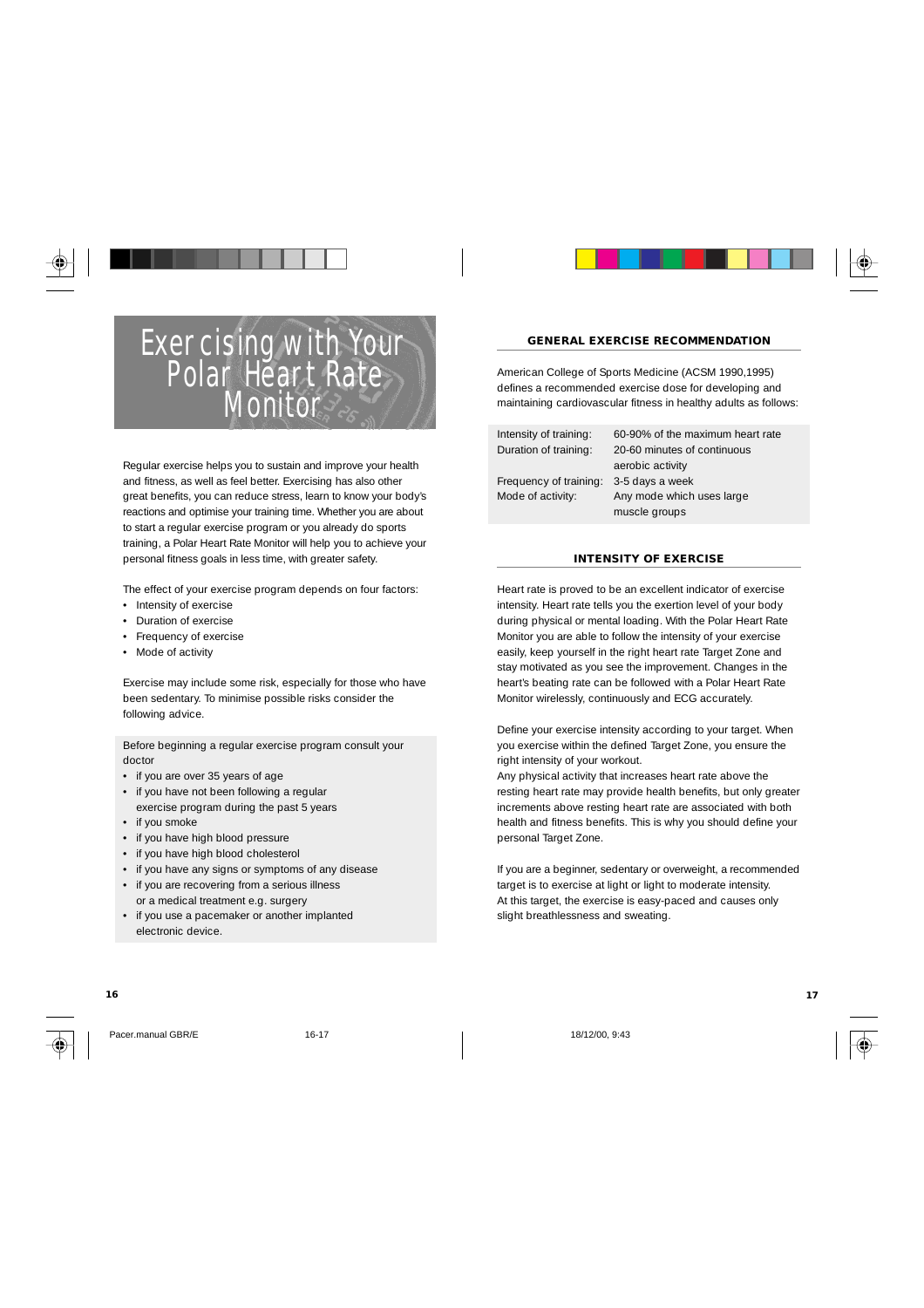

If you aim for improved fitness or exercise for competitive reasons your exercise intensity is moderate or heavy paced, and it causes clear breathlessness and sweating.

However, when planning your personal exercise dose, you can vary the workout intensity e.g. if there is a change in your physical condition or feelings.

Target zones are calculated using the person's maximum heart rate as a reference. The most reliable way to determine your individual Target Zone is to have your maximum heart rate measured at an exercise stress test. For more information on an exercise stress test, consult your physiologist or doctor.

However, according to ACSM most people can estimate their maximum heart rate by the formula:

#### **220 - Age = Maximum Heart Rate**

For example a 35-year old person's Maximum Heart Rate would be: 220 - 35 = 185 beats per minute

The following Target Range Chart helps you find the right Target Zone for your needs. The percentages for the Target Zones are counted from the maximum heart rate (measured or predicted).

| Measured HR <sub>max</sub> | 190      | 185                                | 180 | 175 | 170 | 165 | 160 | 155 | 150 |
|----------------------------|----------|------------------------------------|-----|-----|-----|-----|-----|-----|-----|
| <b>Bpm</b><br>200          |          |                                    |     |     |     |     |     |     |     |
| 180                        |          |                                    |     |     |     |     |     |     |     |
| 160                        |          | Heavy Intensity 85-100%            |     |     |     |     |     |     |     |
| 140                        |          | Moderate Intensity 70-85%          |     |     |     |     |     |     |     |
| 120                        |          | Light to Moderate Intensity 60-70% |     |     |     |     |     |     |     |
| 100                        |          | Light Intensity 50-60%             |     |     |     |     |     |     |     |
| 80                         |          |                                    |     |     |     |     |     |     |     |
| 20<br>Age                  | 25<br>30 | 35                                 | 40  | 45  | 50  | 55  | 60  | 65  |     |

#### **How to find your personal Target Zone ?**

If you have had your maximum heart rate measured at an exercise stress test, use the upper axis for measured  $HR_{\text{max}}$ . This gives you the precise values for your Target Zone. In case you do not know your exact maximum heart rate, use the lower axis for age.

- 1. Locate one of the four intensity targets, which would be most suitable for you. Each target is shaded differently.
- 2. Locate your age on the down axis or your measured maximum heart rate on the upper axis.
- 3. Read up from your age / read down from your measured maximum heart rate to the target you chose.
- 4. Draw a straight line from the upper edge of the target to the left and you will find the Upper Limit of your Target Zone.
- 5. Then draw another straight line from the lower edge of the target to the left and you will find the Lower Limit for your Target Zone.
- 6. You have now found your Target Zone. As you exercise, make sure that your heart rate stays within your personal Target Zone (between the Lower and the Upper Limit) to get the maximum benefit from your workout.

Pacer.manual GBR/E 18-19 18-19 18-19 18-19 18-19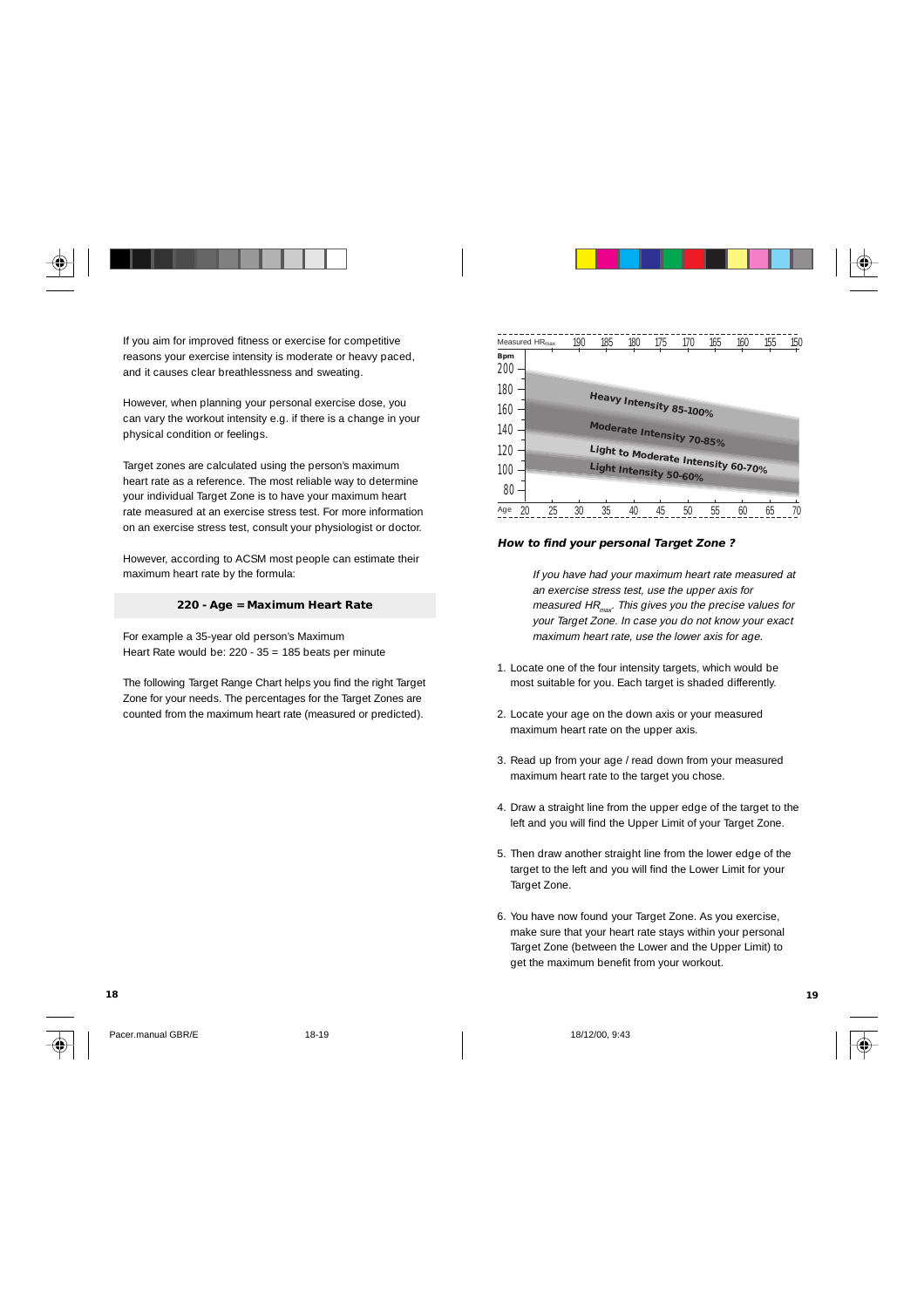

See the examples above:

- 1. A person, whose maximum heart rate has been measured at an exercise stress test. His HRmax is 170 bpm and his goal is to exercise for health at Light to Moderate Intensity. The Target Zone limits are 102-119 bpm.
- 2. A person, who does not know his HRmax. He is 35 years old and his goal is to improve fitness at Moderate Intensity. The Target Zone limits are 130 - 157 bpm.

#### **FREQUENCY OF TRAINING**

It is recommended that you exercise 3-5 times a week. You can improve your performance by increasing the frequency of training. Remember to let your body recover properly between the training sessions.

#### **MODE OF ACTIVITY**

Select activities that you enjoy and vary your exercise modes. To build a solid base for your aerobic conditioning, choose continuous activities such as jogging, running, walking, swimming, bicycling, rowing and cross-country skiing.

To improve your muscular endurance and strength as well as flexibility choose intermittent activities such as tennis, badminton, football, ice hockey, resistance training and gymnastics.



Pacer.manual GBR/E 20-21 20-21 18/12/00, 9:44



#### **STRUCTURE OF AN EXERCISE SESSION**

Begin each workout slowly and give your body a chance to warm up for at least for 5 minutes so that your heart rate is below the selected Target Zone. Gradually increase the intensity of your exercise until you are in your Target Zone.

Remain in your Target Zone for the desired time. After that, gradually reduce the intensity of your exercise and let your heart rate fall below the Target Zone with a 5 minute cooldown period.

For an example of an exercise session for a 35-year-old person with 'Improved Fitness' as a target, please see the following chart.



#### **REFERENCES**

American College of Sports Medicine. Position Stand. The Recommended Quantity and Quality of Exercise for Developing and Maintaining Cardiorespiratory and Muscular Fitness in Healthy Adults. Med Sci Sports Exerc 22: 265-274, 1990.

American College of Sports Medicine. ACSM's Guidelines for Exercise Testing and Prescription. Williams & Wilkins, 1995.

Jackson, A.S., Blair, S.N., Mahar, M.T., Wier, L.T., Ross, R.M. and Stuteville, J.E. Prediction of functional aerobic capacity without exercise testing. Med Sci Sports Exerc 22: 863-870, 1990.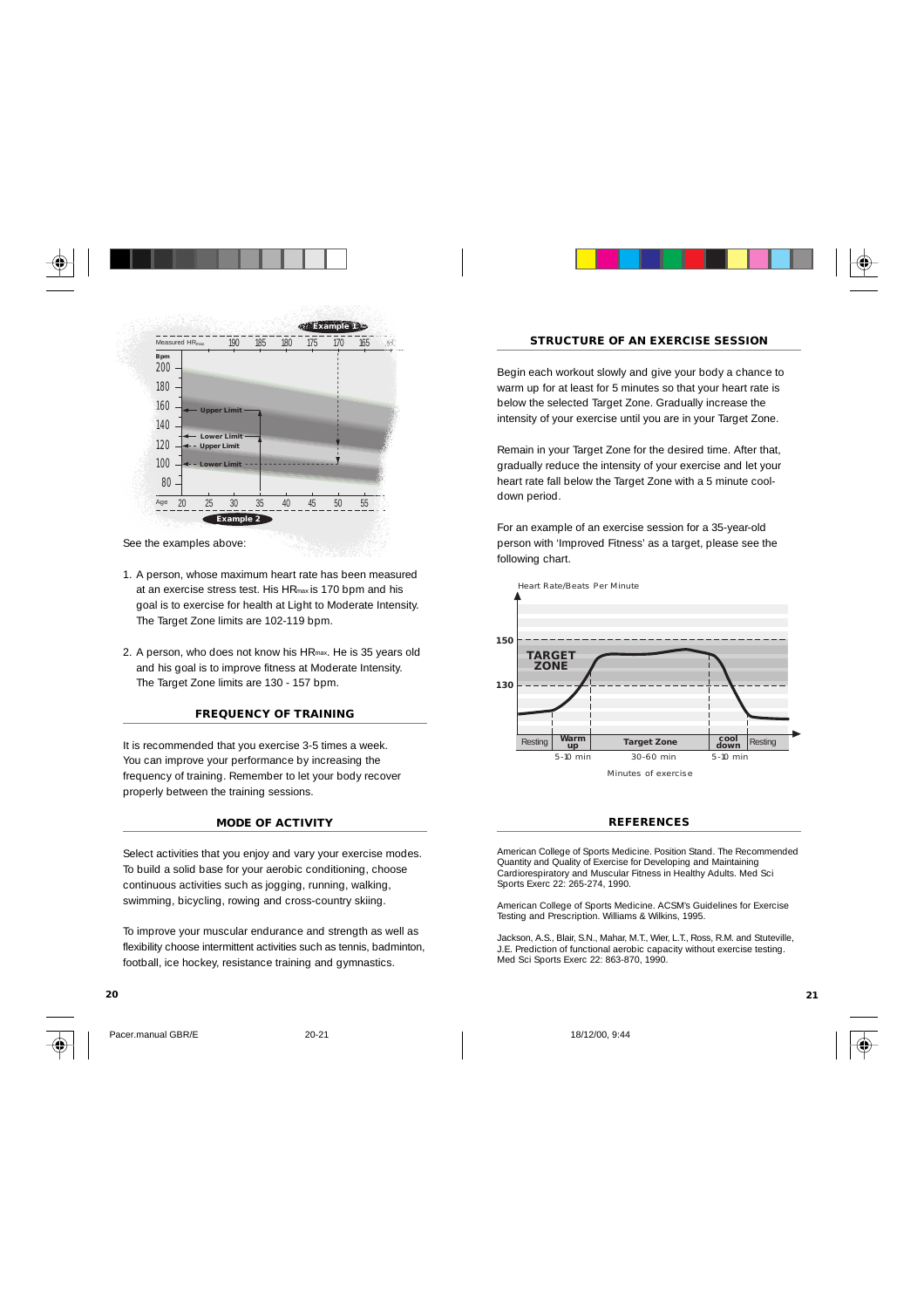

# Quick guide for exercising

Before beginning, you should ask yourself two key questions: • What is the amount of my physical activity at the moment?

• What are my goals?

The following steps help you answer the two questions, get the most out of your Polar Heart Rate Monitor, and achieve your personal exercise goals.

#### **1. DEFINE THE AMOUNT OF YOUR PHYSICAL ACTIVITY**

You may have a clear understanding of your present physical condition. In this case you can move to the next step to specify your goals. You can also define the amount of your physical activity by answering the questionnaire which is modified from the "Code for Physical Activity" developed by NASA/Johnson Space Center (Jackson et al. 1990).

The questionnaire is an easy and quick way to define whether you are a beginner, a moderate exerciser, an active exerciser or a serious exerciser. It is recommended to review the questionnaire every 1-2 months and revise if the amount of your physical activity has changed.

Which alternative best describes your general **activity level** for the **previous month?**

**A beginner** who does not participate regularly in programmed recreational sports or heavy physical activity.

- ❑ Avoid walking or exertion whenever possible.
- ❑ Walk for pleasure, routinely use stairs, occasionally exercise sufficiently to cause heavy breathing or perspiration.

**A moderate exerciser** who participates regularly in recreation or work requiring modest physical activity, such as golf, gymnastics or yard work.

- $\Box$  10 to 60 min. a week
- ❑ Over one hour a week

**An active exerciser** who participates regularly in heavy physical exercise such as jogging, swimming, cycling or engages in vigorous aerobic activity type exercise such as tennis.

- ❑ Run less than 1 mile a week or spend less than 30 min. a week in comparable physical activity.
- ❑ Run 1 to 5 miles a week or spend 30 to 60 min. a week in comparable physical activity.

**A serious exerciser** who participates in a regimented workout program consisting of heavy physical exercise.

- ❑ Run 5 to 10 miles a week or spend 1 to 3 hours a week in comparable physical activity.
- ❑ Run over 10 miles a week or spend over 3 hours a week in comparable physical activity.

Pacer.manual GBR/E 22-23 18/12/00, 9:44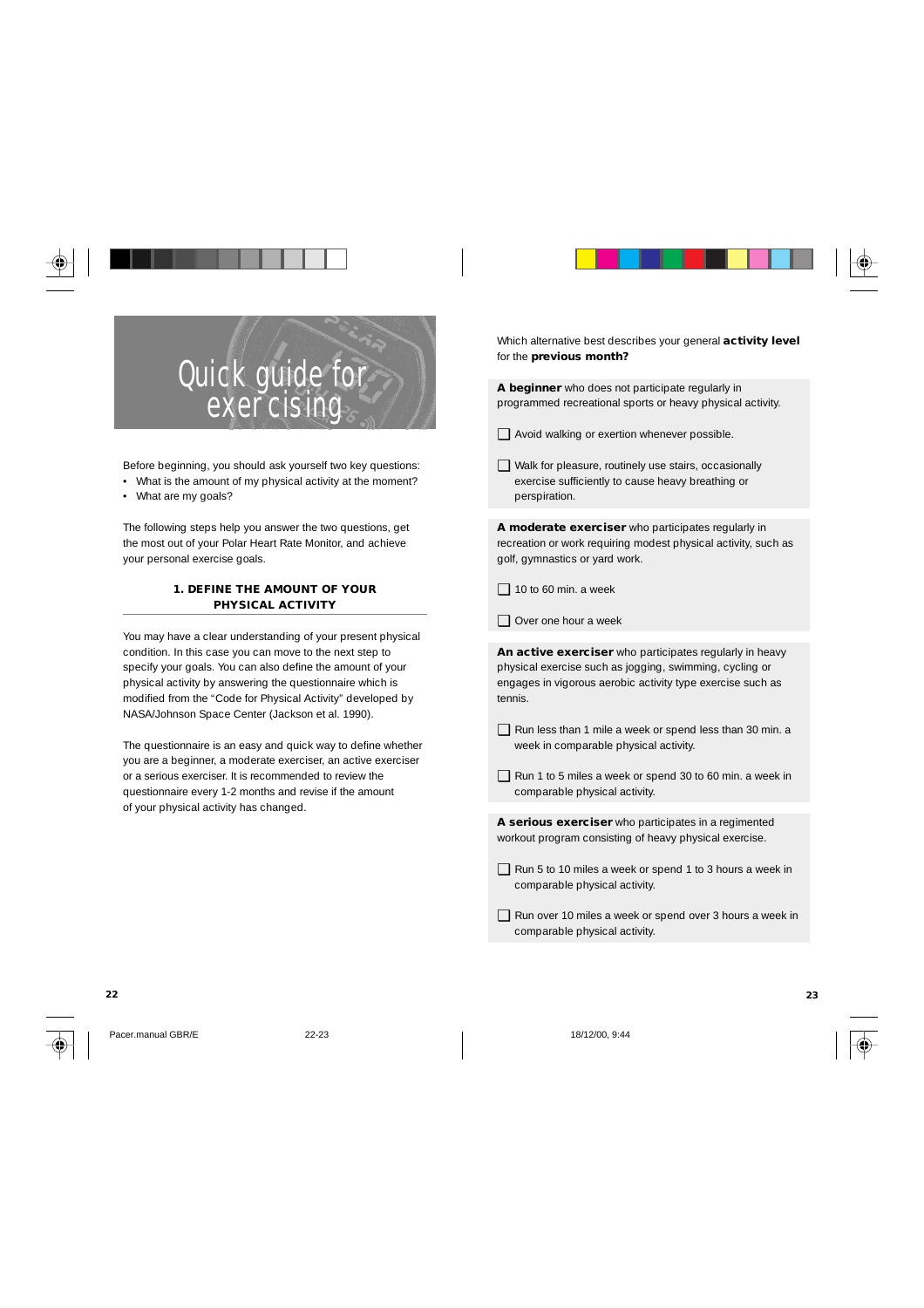

#### **2. DETERMINE YOUR EXERCISE GOALS**

It is easier to stay motivated when you determine your reason for exercising and establish a goal. That is why you should determine your personal goal very clearly. Your exercise goal may be one of these:

- Get used to regular physical exercise
- Lose weight
- Maintain or improve health
- Maintain or improve fitness
- Compete with yourself
- Achieve competitive results

#### **3. EXAMPLES OF EXERCISE RECOMMENDATIONS**

#### Recommendation for a **beginner**:

| Goal                                 | Duration in<br>Target Zone | <b>Times</b><br>a week | Intensity                     |
|--------------------------------------|----------------------------|------------------------|-------------------------------|
| Improve<br>fitness and<br>well-being | 15-40 min.<br>at a time    | $2 - 4$                | Light<br>Light to<br>moderate |

#### Recommendation for a **moderate exerciser**:

| Goal                       | Duration in<br>Target Zone | <b>Times</b><br>a week | Intensity            |
|----------------------------|----------------------------|------------------------|----------------------|
| Maintain<br>fitness<br>and | 20-40 min.<br>at a time    | $2 - 4$                | Light to<br>moderate |
| well-being                 |                            |                        | Moderate             |
| Improve<br>fitness<br>and  | 30-60 min.<br>at a time    | $2 - 4$                | Light to<br>moderate |
| lose weight                |                            | $\mathcal{P}$          | Moderate             |

#### **24 25**



Pacer.manual GBR/E 24-25 18/12/00, 9:44



#### Recommendation for an **active exerciser**:

| Goal                       | Duration in<br>Target Zone | <b>Times</b><br>a week    | Intensity         |
|----------------------------|----------------------------|---------------------------|-------------------|
| Maintain<br>fitness<br>and | $30-60$ min.<br>at a time  | $2 - 4$                   | Moderate          |
| well-being                 |                            |                           | Heavy             |
| Improve<br>fitness         | 60-90 min.<br>at a time    | $2 - 4$<br>$\mathfrak{D}$ | Moderate<br>Heavy |

Recommendation for a **serious exerciser**: Have your maximum heart rate measured and find your personal Target Zone to get the best benefit of your training sessions. For more information on heart rate monitoring **Polar products/Polar books and booklets**.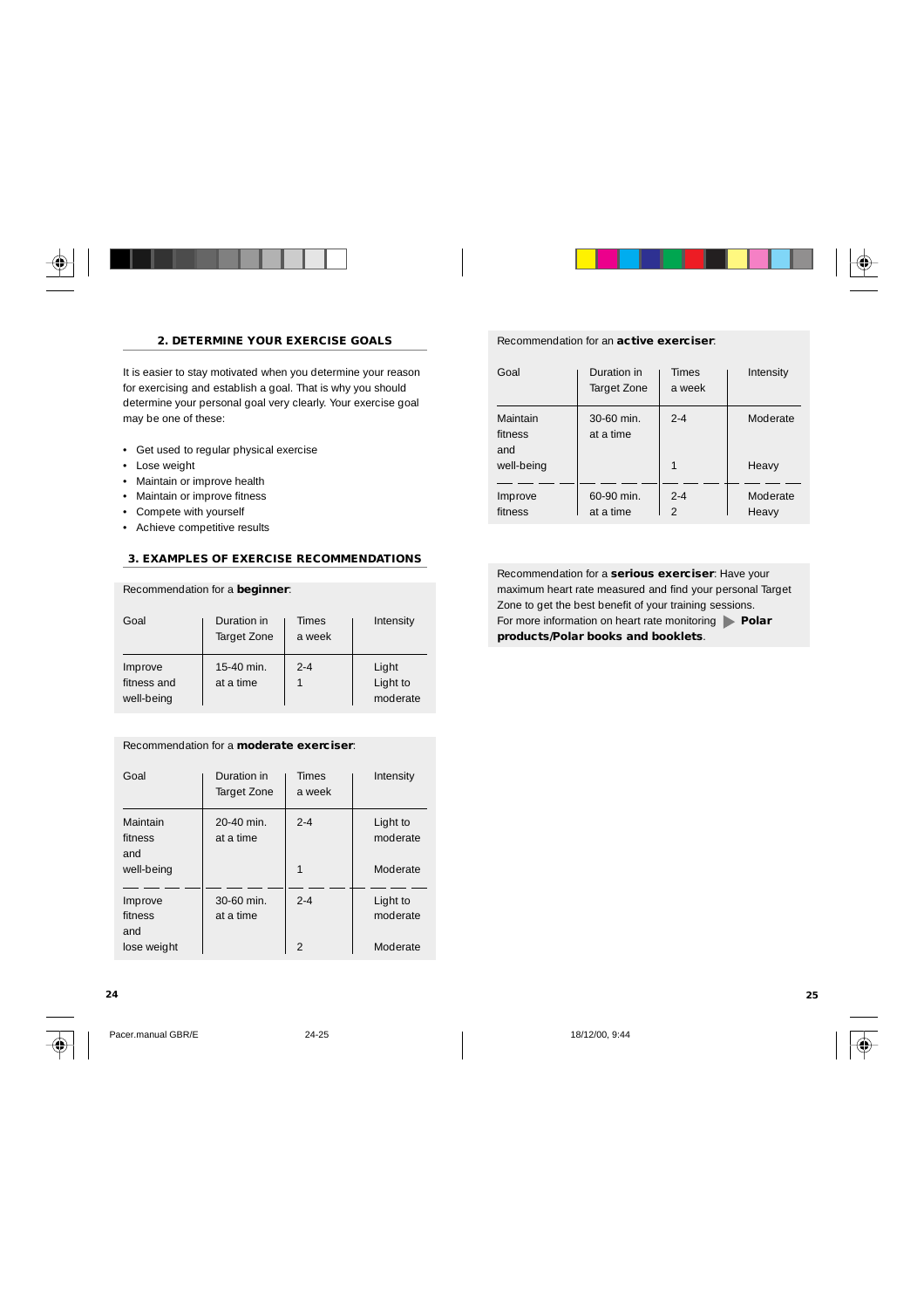

Your Polar Heart Rate Monitor is a high-tech instrument of superior design and workmanship and should be treated with care. The suggestions below will help you fulfill the warranty obligations and enjoy this product for many years to come.

#### **TAKING CARE OF YOUR POLAR HEART RATE MONITOR**

- Wash the Polar Transmitter regularly after use with a mild soap and water solution. Rinse with pure water. Dry carefully after washing.
- Never store the Polar Transmitter wet. Sweat and moisture can keep its electrodes wet and the Polar Transmitter activated, which shortens the battery life.
- Store your Polar Heart Rate Monitor in a cool and dry place.
- Do not bend or stretch the Polar Transmitter. This may damage the electrodes.
- Keep your Polar Heart Rate Monitor out of extreme cold (below -10 °C / 14 °F) and heat (above 50 °C / 122 °F).
- Do not expose the Polar Heart Rate Monitor to direct sunlight for extended periods, such as by leaving it in a car.



#### **BATTERIES**

#### POLAR TRANSMITTER

The estimated average battery life of the Polar Transmitter is 2500 hours of use. Contact your distributor/dealer for a Transmitter replacement.

See **Service** for detailed instructions.



Polar recycles used Transmitters.

## POLAR WRIST RECEIVER

The estimated average battery life of the Polar Wrist Receiver is 1 year in normal use (2h/day, 7 days a week). However, because the battery is inserted at the factory, the actual life of your first battery once in your possession may be less than the estimated battery life. Note also that an excessive use of the backlight and the beep signal will shorten the battery life more rapidly.

Do not open the Polar Wrist Receiver yourself. To ensure the water resistance properties and the use of qualified components, the Wrist Receiver battery should be replaced only by a person authorised by Polar Electro Oy. At the same time a full periodic check of the Polar Heart Rate Monitor will be done. **Service** for detailed instructions.

Pacer.manual GBR/E 26-27 26-27 18/12/00, 9:44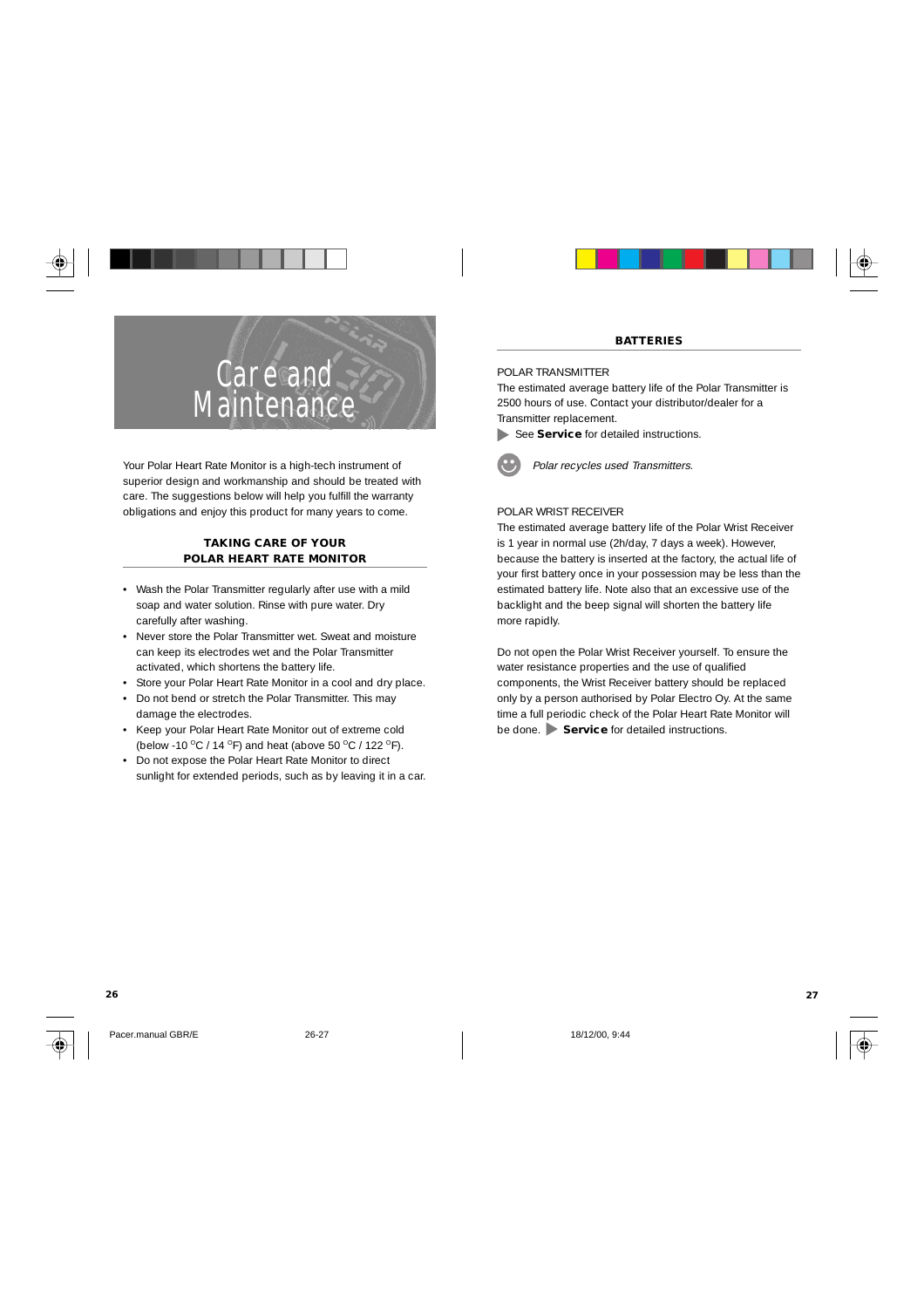

#### **USING A POLAR HEART RATE MONITOR IN A WATER ENVIRONMENT**

Polar Heart Rate Monitors are water resistant to 20 meters. To maintain the water resistance, do not operate the buttons of the Polar Wrist Receiver under water. The pressure may cause the Receiver to leak.

Heart rate measurement in a water environment is technically demanding for the following reasons:

- Pool water with a high chlorine content and seawater may be very conductive and therefore short circuit the ECG signal so that it cannot be detected by the Transmitter unit.
- Jumping into the water or strenuous muscle movement during competitive swimming may cause water resistance that shifts the Transmitter on the body to a location where it is not possible to pick up ECG signal.
- The ECG signal strength varies depending on the individual's tissue composition and the percentage of people who have problems in heart rate measuring is considerably higher in a water environment than in other use.

### **POLAR HEART RATE MONITOR AND INTERFERENCE**

#### ELECTROMAGNETIC INTERFERENCE

Disturbances may occur near high voltage power lines, televisions, cars, bike computers, some exercise equipment or cellular phones.

#### CROSSTALK

The non-coded Polar Wrist Receiver picks up transmitter signals within 1 metre/ 3 feet. Therefore, when you are using your Polar Heart Rate Monitor make sure no other transmitter is within that range. Signals from more than one transmitter picked up simultaneously can cause an incorrect readout.

#### EXERCISE EQUIPMENT

Several pieces of exercise equipment with electronic or electrical components such as LED displays, motors and electrical brakes may cause interfering stray signals. To try to tackle these problems, relocate the Polar Wrist Receiver as follows:

- 1. Remove the Polar Transmitter from your chest and use the exercise equipment as you would normally.
- 2. Move the Receiver around until you find an area in which it displays no stray reading or flashing of the heart symbol. Interference is often worst right in front of the display panel of the equipment, while the left or right side of the display is relatively free of disturbance.
- 3. Put the Transmitter back on the chest and keep the Receiver in this interference free area.
- 4. If the Polar Heart Rate Monitor still does not work with the exercise equipment, this piece of equipment may be too noisy electrically for wireless heart rate measurement.

### **Notice for persons with pacemakers**

Persons who have a pacemaker use the Polar Heart Rate Monitor at their own risk. Before starting use, we always recommend an exercise test under doctor's supervision. The test is to ensure the safety and reliability of the simultaneous use of the pacemaker and the heart rate monitor.

Pacer.manual GBR/E 28-29 28-29 18/12/00, 9:44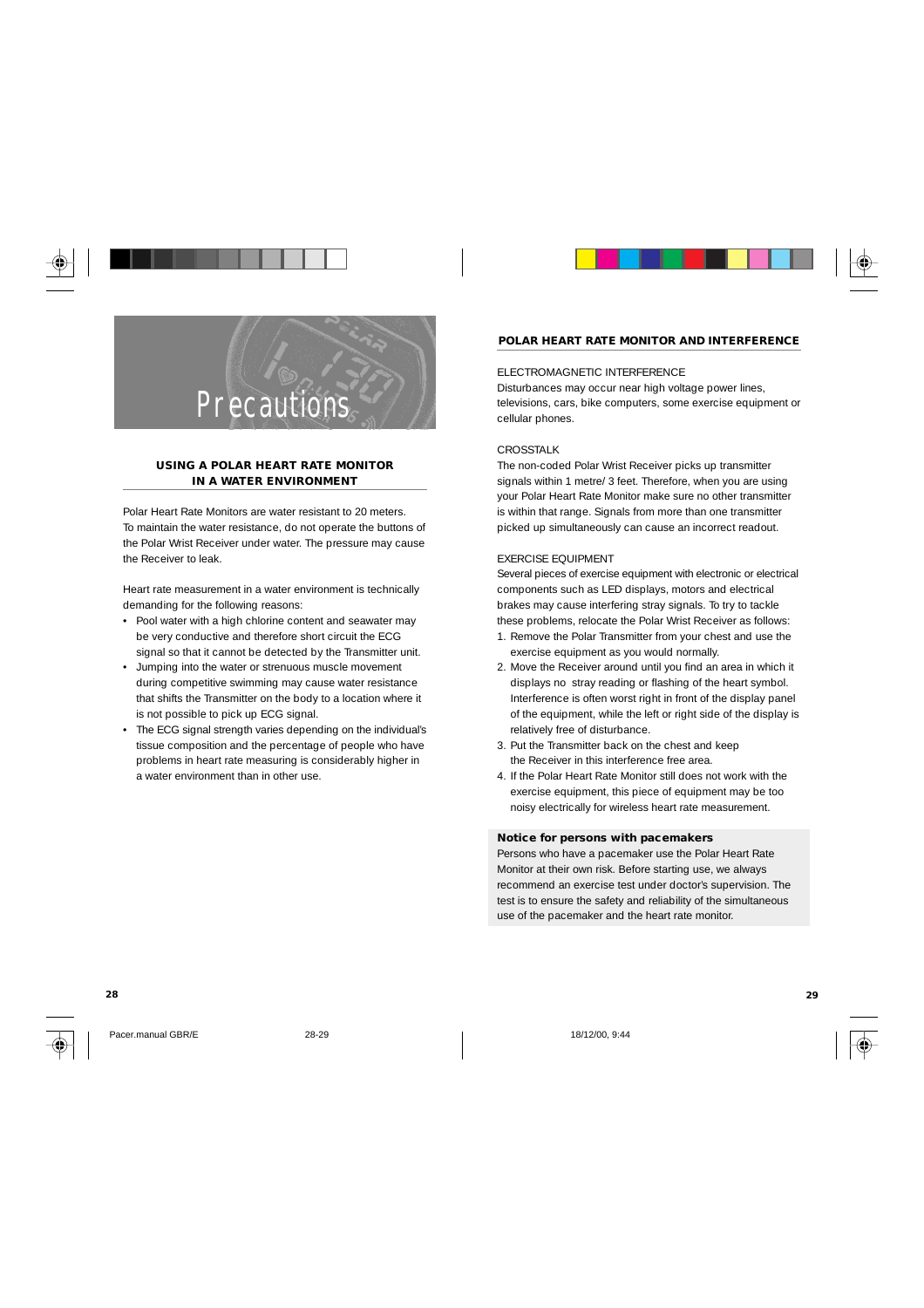



## **Frequently** Asked **Ouestions**

#### **WHAT SHOULD I DO IF...**

- ...THERE IS NO HEART RATE READING?
- 1. Check that the elastic strap is snug enough.
- 2. Check that the electrodes of the Polar Transmitter are moistened and that you are wearing it as instructed.
- 3. Check that you have kept the Polar Transmitter clean.  **Care and maintenance**.

- 4. Check that there are no sources of electromagnetic radiation in the close vicinity of the Polar Wrist Receiver, such as TV sets, cellular phones, CRT monitors etc.  **Precautions**.
- 5. Have you had a cardiac event which may have altered your ECG waveform? In this case consult your physician.

...HEART SYMBOL FLASHES IRREGULARLY?

- 1. Check that your Polar Wrist Receiver is inside the transmission range and not further that 1 metre/ 3 feet from the Polar Transmitter you are wearing.
- 2. Check that the elastic strap has not become loose during exercise.
- 3. Make sure that the electrodes of the Transmitter are moistened.
- 4. Make sure that there is no other heart rate transmitter within the reception range (1 metre/ 3 feet). **Precautions/ Crosstalk**.
- 5. Cardiac arrythmia may cause irregular readings. In this case consult your physician.

#### ...HEART RATE READING BECOMES ERRATIC OR EXTREMELY HIGH (OVER 200 BPM)? You may have come within range of strong electromagnetic signals which cause erratic readings on the Receiver display. Check your surroundings and move further away from the

source of disturbance. **Precautions**. ...THERE ARE NO REACTIONS TO ANY BUTTONS? Reset the Polar Heart Rate Monitor. Resetting clears all

- memory values and settings will return to the default settings.
- 1. Wear the Polar Transmitter as described earlier in this manual.
- 2. Simultaneously press both buttons and hold the Polar logo of the Wrist Receiver to the Polar logo of the Polar Transmitter. Display becomes full of digits.
- 3. Press either the right or the left button once. You hear a long beep. Polar Pacer enters the Time mode.

...THE DISPLAY IS BLANK OR FADING?

Usually the first sign of a discharged battery is disappearing of the digits when using the backlight. Have the batteries checked. **Service**.

#### ...THE BATTERY OF THE WRIST RECEIVER MUST BE REPLACED?

We recommend having all service done by authorised Polar Service. Especially during the warranty period this is necessary to keep the warranty of the whole Polar Heart Rate Monitor valid. Polar Service will test your Wrist Receiver for water resistance after battery replacement and make a full periodic check of the complete Polar Heart Rate Monitor.

 **Care and Maintenance/Batteries** and **Service**.



Pacer.manual GBR/E 30-31 30-31 18/12/00, 9:44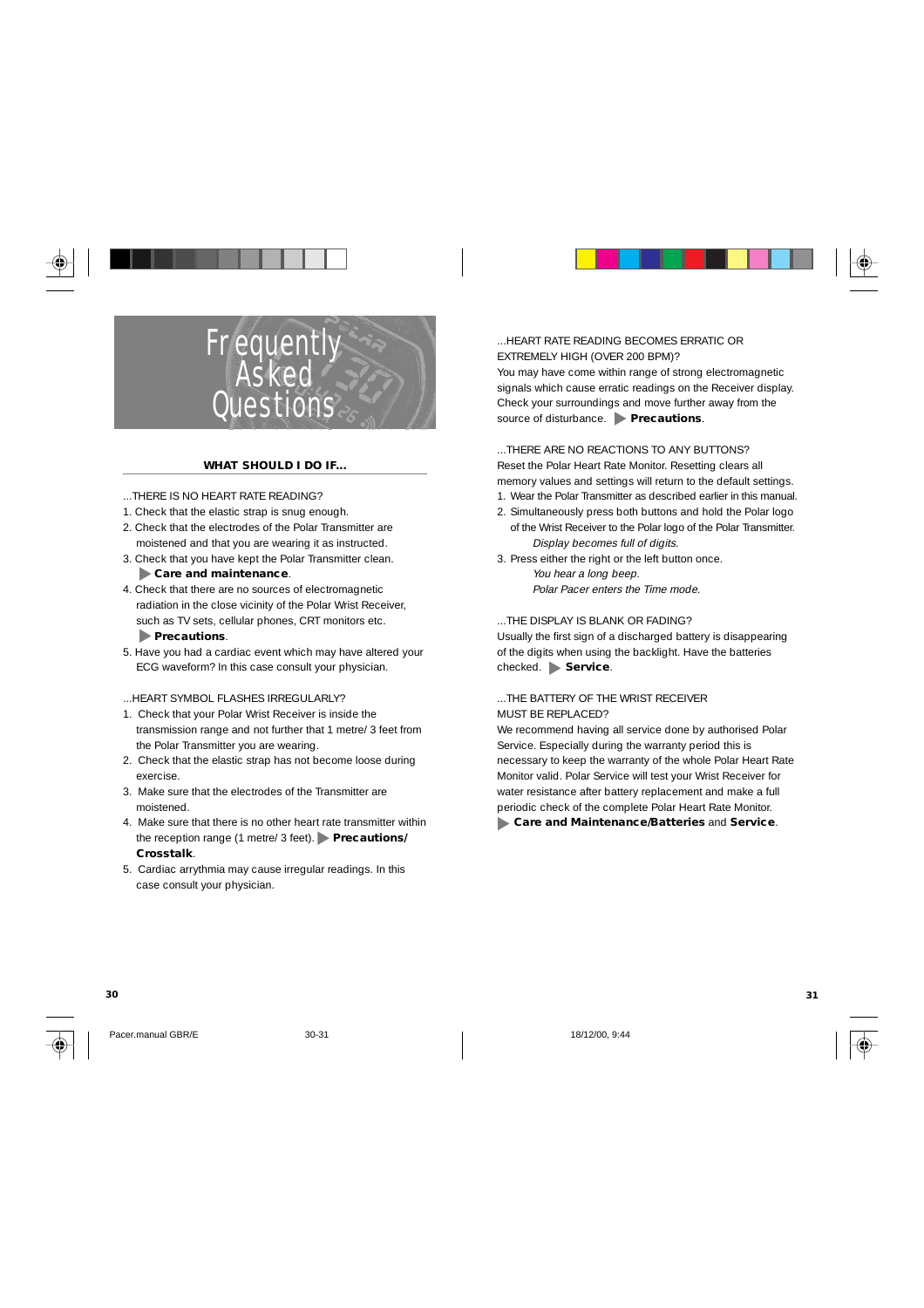

# **Technical Specifications**

Polar Heart Rate Monitor is designed to indicate the level of physiological strain and intensity in sports and exercise. No other use is intended or implied. Heart rate is displayed as number of heart beats per minute (bpm).

#### **POLAR TRANSMITTER**

Battery type: Built-in Lithium Cell Battery life: Average 2500 hours of use Operating temperature:  $14$  °F to 122 °F / -10 °C to +50 °C

#### **POLAR WRIST RECEIVER**

Battery type: CR 2032 Battery life: Average 1 year (2h/day, 7 days/week) Operating temperature: 14 °F to 122 °F / -10 °C to +50 °C Water resistancy: to 20 metres Accuracy of heart rate measurement:  $±1\%$  or ±1 beats per minute, whichever larger, definition applies to steady state conditions

**DEFAULT SETTINGS**

| Upper Limit: | 100      |
|--------------|----------|
| Lower Limit: | 60       |
| Time of day: | 10.00 AM |



## Polar books and accessories

#### **POLAR BOOKS AND BOOKLETS**

| Roy Benson, MPE:  Precision Running                      |                         |
|----------------------------------------------------------|-------------------------|
| Dr. Matthew Brick:  Precision Multisport                 |                         |
| Edmund R. Burke, Ph.D.:  Precision Cycling               |                         |
| Neil Craig  Scientific Heart Rate Training               |                         |
| Sally Edwards:  The Heart Rate Monitor Book              |                         |
| Mark Fenton and                                          |                         |
| Dave McGovern:  Precision Walking                        |                         |
| Ute Haas, M.Sc.,                                         |                         |
| Tarja Suomi, M.Sc. and                                   |                         |
| Dr. Raija Laukkanen, Ph.D.:  Precision Aerobics          |                         |
| Dr. Peter J.G.M. Janssen:  Training, Lactate, Pulse Rate |                         |
| Dr. Katriina Kukkonen-Harjula,                           |                         |
| MD and Dr. Raija Laukkanen,                              |                         |
|                                                          |                         |
| Dr. Raija Laukkanen, Ph.D  Research Index                |                         |
| Yvonne Lin:  Precision Sports Aerobics                   |                         |
| Dr. James M. Rippe:  Target Your Fitness and             |                         |
|                                                          | Weight Management Goals |
| Dr. Jamer M. Rippe:  The Polar Fat Free and Fit          |                         |
|                                                          | Forever Program         |

#### **POLAR ACCESSORIES**

- Polar Bike Mount for all bikes and Polar Heart Rate Monitors
- Elastic straps of different lengths
- Extra Transmitter for other family members
- Polar Heart Bra for women

**32 33**

• Test handle for groups and trainers

**Ask your local dealer or distributor for more details.**

Pacer.manual GBR/E 32-33 18/12/00, 9:44

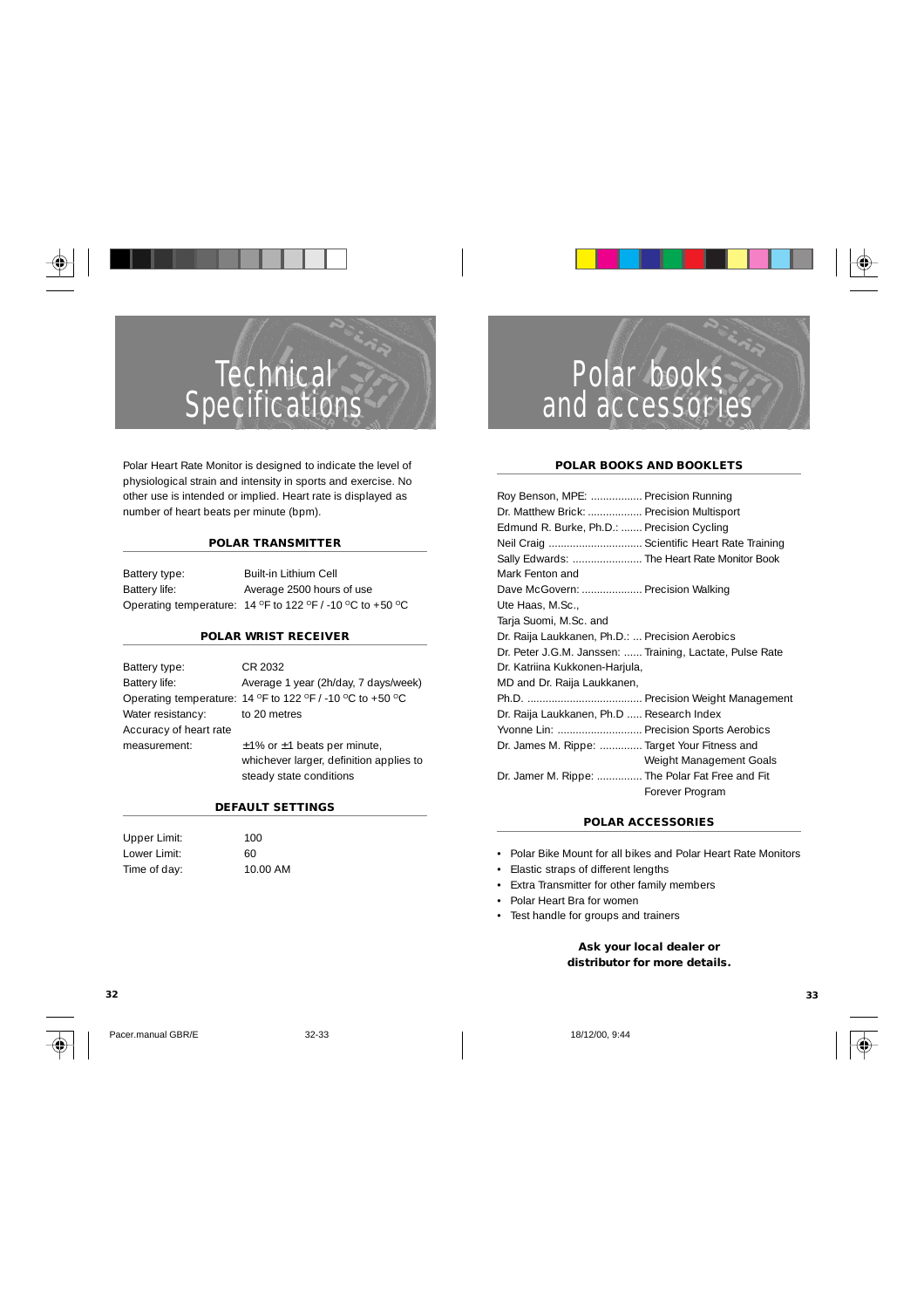

Polar Service will help you get the most out of your Polar Heart Rate Monitor. Should your Polar Heart Rate Monitor need service, please follow the instructions:

#### **CHECK LIST**

Before you return your Polar Heart Rate Monitor for service, please check the following:

- 1. IS THE TRANSMITTER BEING WORN CORRECTLY? The Polar logo should be right side up and the Transmitter flat against the skin. The elastic strap should be adjusted for a snug and comfortable fit.
- 2. ARE THE ELECTRODES MOIST ON THE TRANSMITTER? It is important that the electrodes are wet during the heart rate measurement.
- 3. IS THE TRANSMITTER CLEAN? Regular washing with mild soap and water solution and thorough dry afterwards will ensure that good conductivity remains.
- 4. ARE YOU HAVING DISTURBANCES CAUSED BY OTHER PEOPLE WITH HEART RATE MONITORS OR EXERCISE EQUIPMENT?

 **Precautions/Polar Heart Rate**

**Monitor and interference** for more details.



#### **SENDING INSTRUCTIONS**

- 1. Pack the product carefully to avoid further damage.
- 2. Include all the parts of the Polar Heart Rate Monitor. A full periodic check will be done on the whole product.
- 3. Include proof of purchase (a receipt or its photocopy) if the product is under warranty.
- 4. Include a detailed description of the problem. Use the return sheet of the Customer Care Charter.
- 5. Include your name, return address and daytime telephone number.
- 6. Ship postage prepaid to your dealer or distributor. For contact details see the Customer Care Charter.

#### **POLAR'S SERVICE PROCEDURE**

Any service is recommended to be done by authorised Polar service personnel. Our standard test and check procedure will be performed to all Polar Heart Rate Monitors. The test includes following elements:

POLAR TRANSMITTER

- 1. Visual inspection
- 2. Check of the transmission range
- 3. Check of electrode conductivity
- 4. Wash and clean if necessary

POLAR WRIST RECEIVER

- 1. Visual inspection
- 2. Check of battery voltage
- 3. Check and cleaning of case contacts
- 4. Re-assembly, including seal renewal if necessary
- 5. Water resistance test
- 6. Operational test



Water resistance cannot be guaranteed after



Pacer.manual GBR/E 34-35 18/12/00, 9:44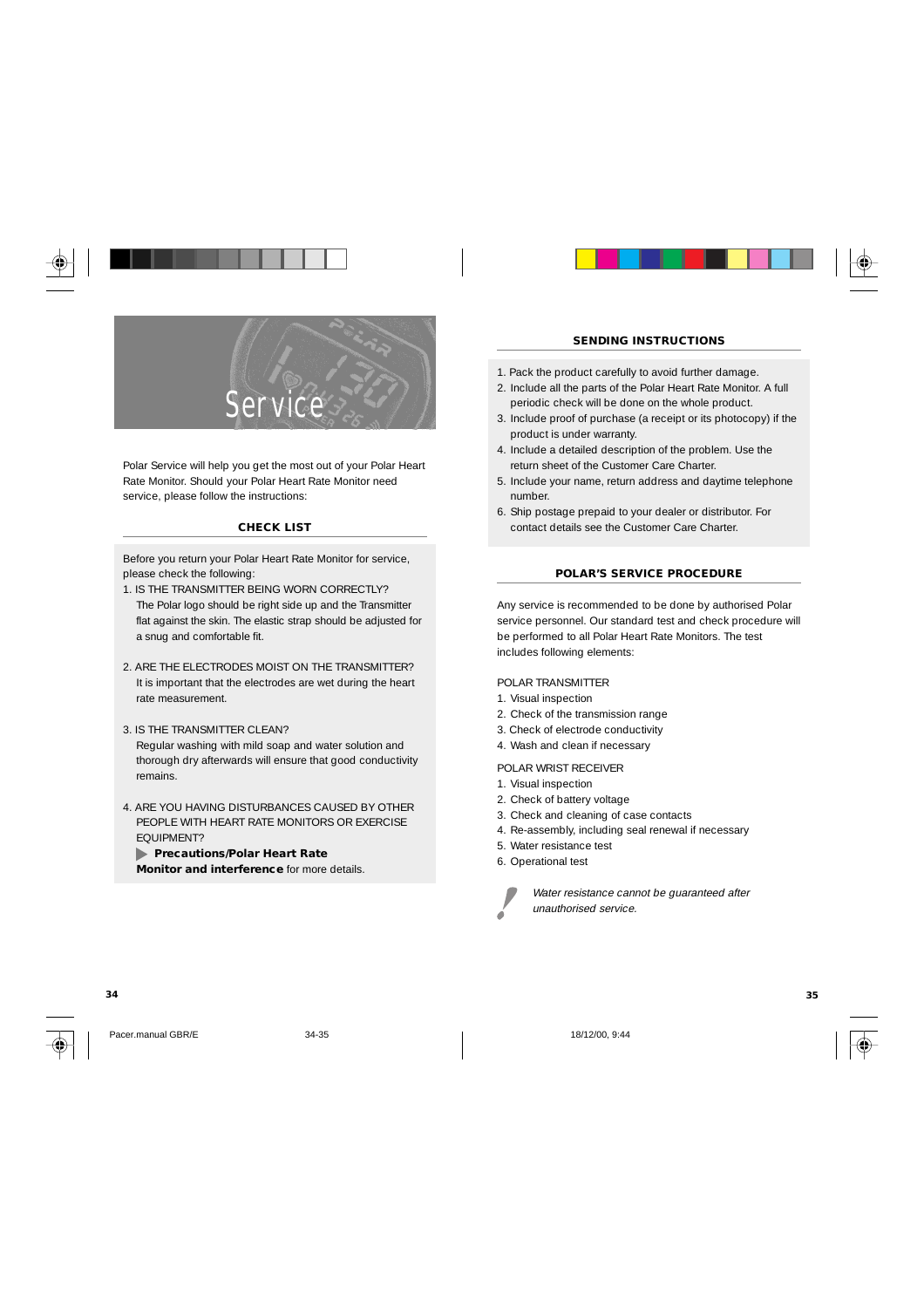# Limited Polar **Warranty**

- Polar Electro Oy warrants to the original consumer/ purchaser of this heart rate monitor that the product will be free from defects in material or workmanship for one year from the date of purchase. Please keep the receipt which is your proof of purchase!
- Warranty does not cover receiver battery, damage due to misuse, abuse, accidents or negligence of the precautions; improper maintenance, commercial use, cracked or broken cases.
- Warranty does not cover damage or consequential damage caused by service not authorised by Polar Electro.
- During the warranty period the product will be either repaired or replaced at an authorised service centre free of charge.
- This warranty does not affect the consumers statutory rights under applicable national or state laws in force, or the consumers rightsagainst the dealer arising from their sales/ purchase contract.

#### Copyright © 1997, 2000 Polar Electro Oy, FIN-90440 KEMPELE, Finland

All rights reserved. No part of this manual may be used or reproduced in any form or by any means without prior written permission of Polar Electro Oy.

> Polar logotype and Polar Pacer are registered trademarks of Polar Electro Oy.

> > $\zeta_{\rm 637}$

This CE marking shows compliance of this product with Directive 93/42/EEC.



This product is protected by one or several of the following patents: FI 88223, DE 4215549, FR 92.06120, GB 2257523, HK 113/1996, SG 9591671-4, US 5491474, FI 88972, FR 92.09150, GB 2258587, HK 306/1996, SG 9592117-7, US 5486818, FI 96380, US 5611346, FI 68734, DE 3439238, GB 2149514, HK 812/1989, US 4625733, FI 100924.

The material in this manual is for informational purposes only. The products it describes are subject to change without prior notice, due to the manufacturer's continuous development program.

Polar Electro Oy makes no representations or warranties with respect to this manual or with respect to the products described herein. Polar Electro Oy shall not be liable for any damages, direct or incidental, consequential or special, arising out of, or related to, the use of this material or the products described herein.

**36 37**



Pacer.manual GBR/E 36-37 36-37 18/12/00, 9:44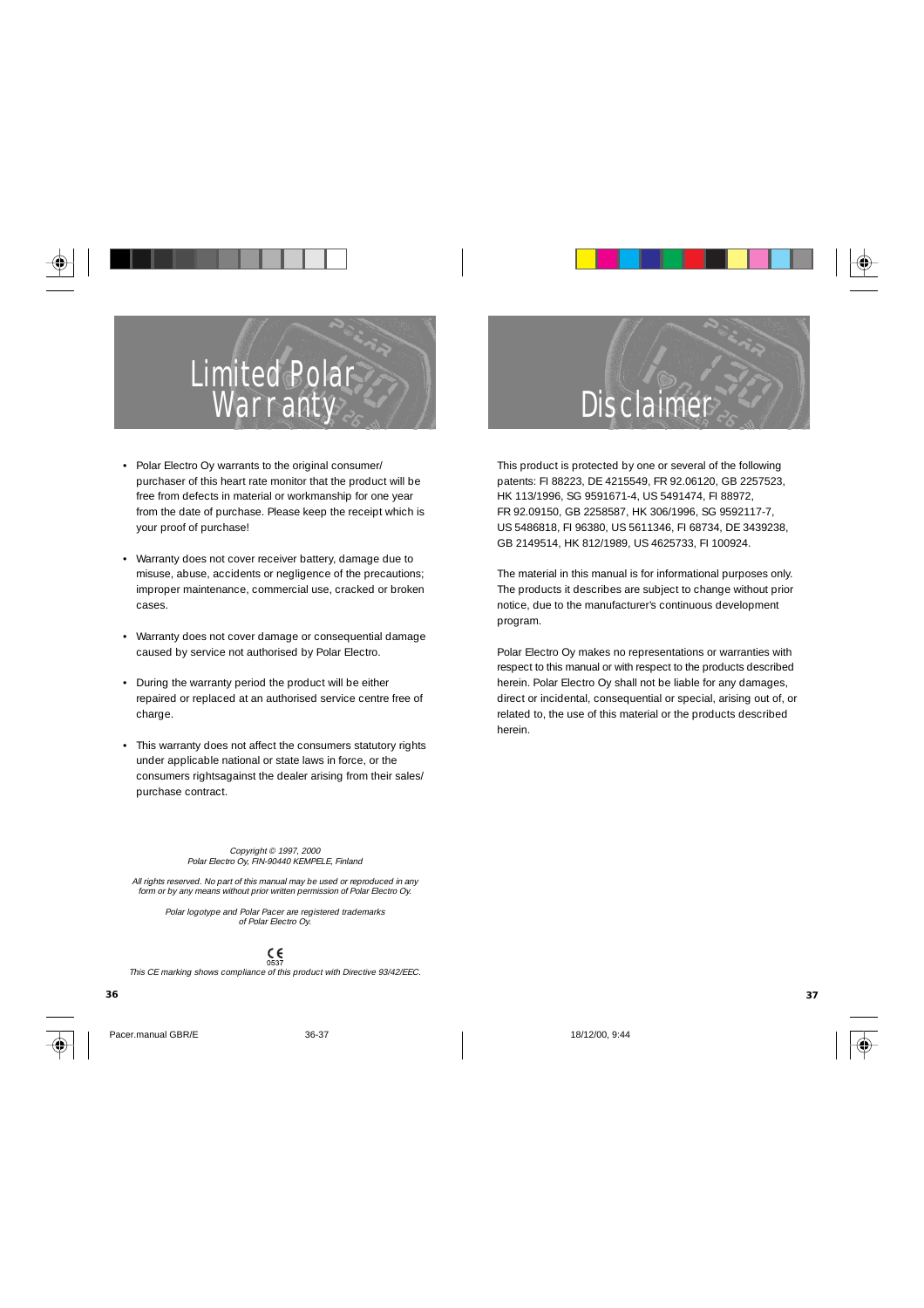|                    | $\overline{\mathsf{p}}$ |                |  |
|--------------------|-------------------------|----------------|--|
|                    |                         |                |  |
|                    |                         |                |  |
|                    |                         |                |  |
|                    |                         |                |  |
|                    |                         |                |  |
|                    |                         |                |  |
|                    |                         |                |  |
|                    |                         |                |  |
|                    |                         |                |  |
|                    |                         |                |  |
|                    |                         |                |  |
|                    |                         |                |  |
|                    |                         |                |  |
|                    |                         |                |  |
|                    |                         |                |  |
| 38                 |                         |                |  |
| Pacer.manual GBR/E | 38-39                   | 18/12/00, 9:44 |  |
|                    |                         |                |  |